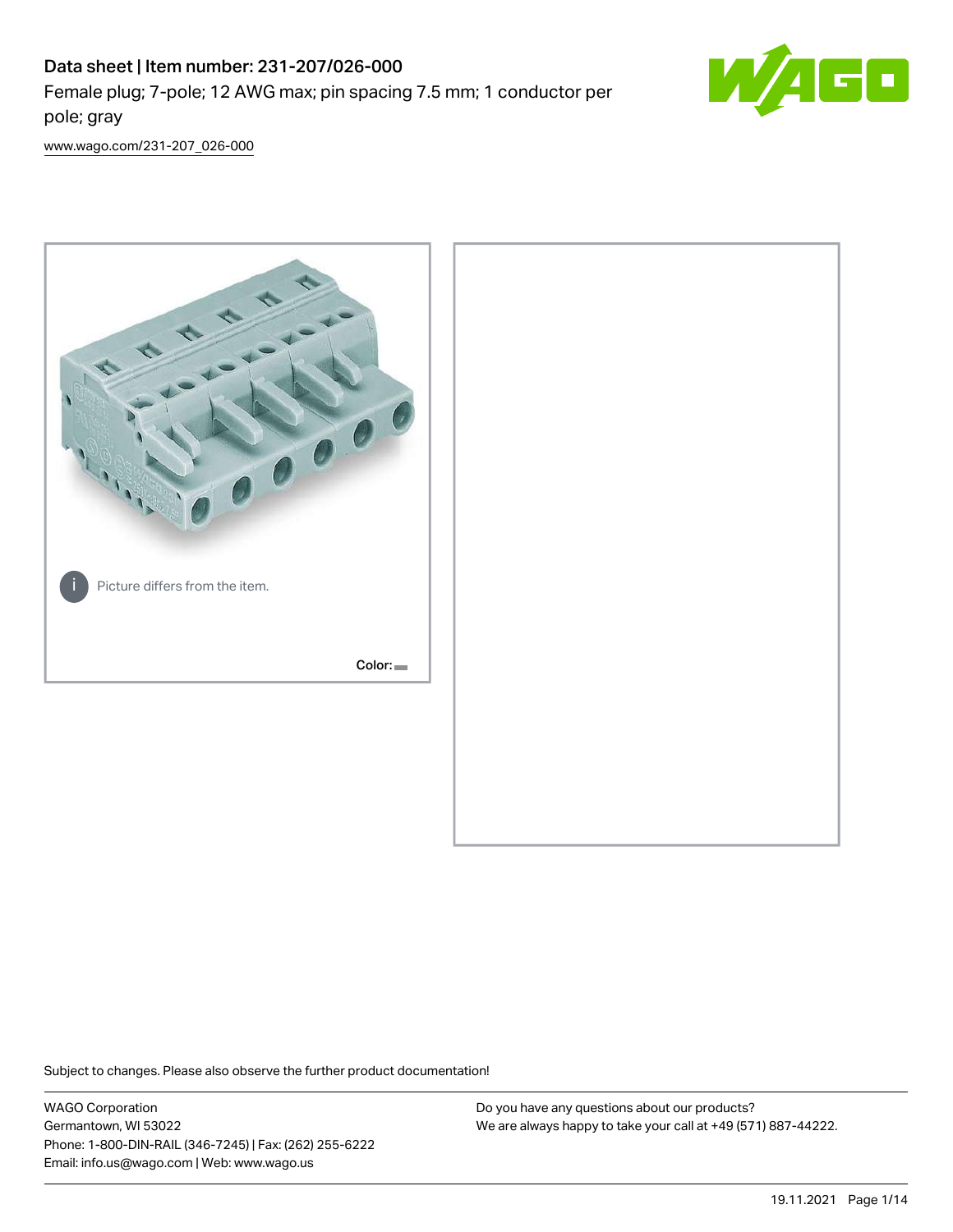

Dimensions in mm

 $L =$  (pole no.  $-1$ ) x pin spacing  $+5$  mm  $+ 1.5$  mm

2- to 3-pole female connectors – one latch only

#### Item description

- **Universal connection for all conductor types**
- Easy cable pre-assembly and on-unit wiring via vertical and horizontal CAGE CLAMP<sup>®</sup> actuation  $\blacksquare$
- $\blacksquare$ Integrated test ports
- $\blacksquare$ With coding fingers

Subject to changes. Please also observe the further product documentation! Data

WAGO Corporation Germantown, WI 53022 Phone: 1-800-DIN-RAIL (346-7245) | Fax: (262) 255-6222 Email: info.us@wago.com | Web: www.wago.us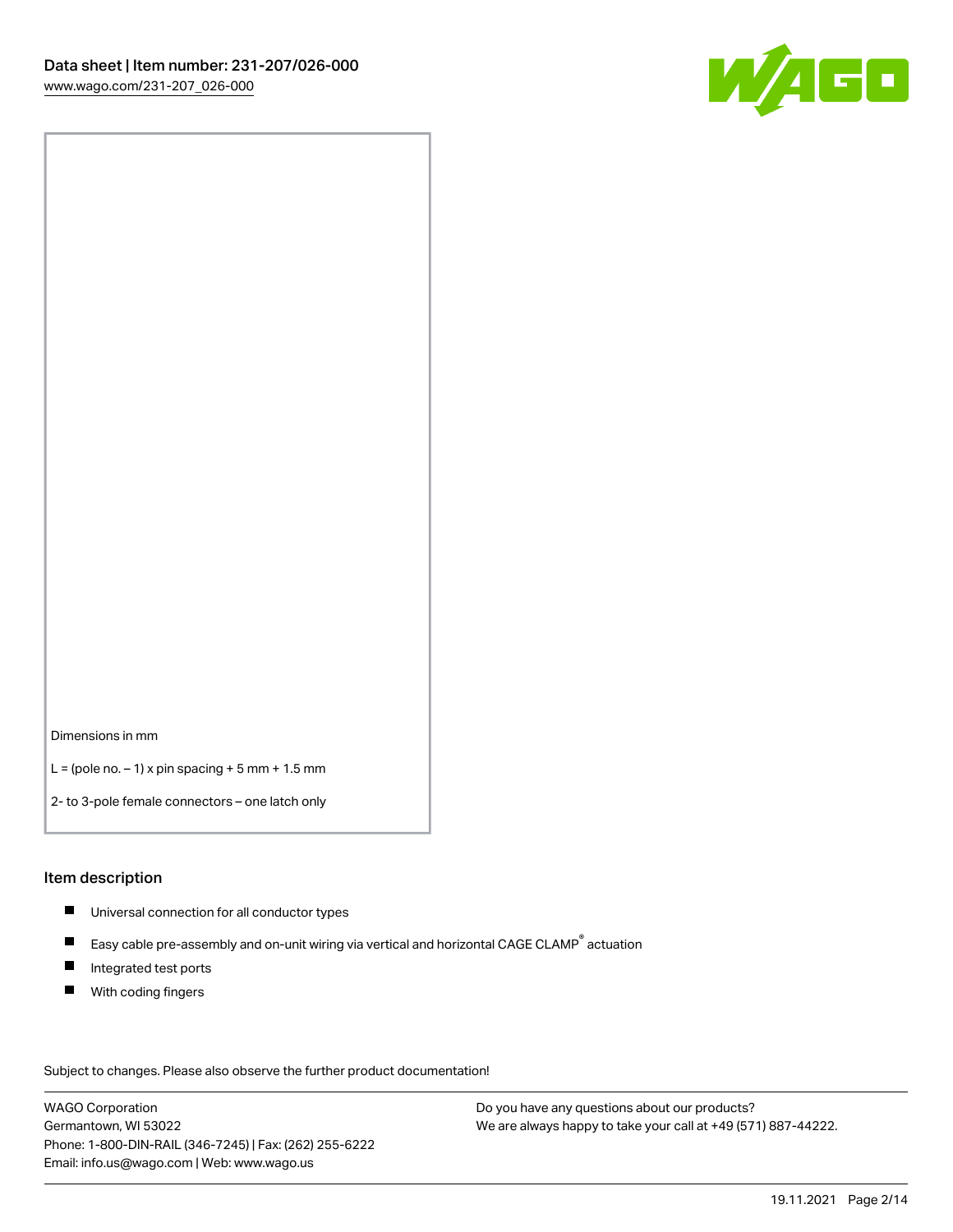

### Data Notes

| Safety information 1 | The MCS-MULTI CONNECTION SYSTEM includes connectors<br>without breaking capacity in accordance with DIN EN 61984. When<br>used as intended, these connectors must not be connected<br>/disconnected when live or under load. The circuit design should<br>ensure header pins, which can be touched, are not live when<br>unmated. |
|----------------------|-----------------------------------------------------------------------------------------------------------------------------------------------------------------------------------------------------------------------------------------------------------------------------------------------------------------------------------|
| Variants:            | Gold-plated or partially gold-plated contact surfaces<br>Other versions (or variants) can be requested from WAGO Sales or<br>configured at https://configurator.wago.com/                                                                                                                                                         |

### Electrical data

### IEC Approvals

| Ratings per                 | IEC/EN 60664-1                                                        |
|-----------------------------|-----------------------------------------------------------------------|
| Rated voltage (III / 3)     | 500 V                                                                 |
| Rated surge voltage (III/3) | 6 <sub>kV</sub>                                                       |
| Rated voltage (III/2)       | 630 V                                                                 |
| Rated surge voltage (III/2) | 6 <sub>kV</sub>                                                       |
| Nominal voltage (II/2)      | 1000V                                                                 |
| Rated surge voltage (II/2)  | 6 <sub>kV</sub>                                                       |
| Rated current               | 16A                                                                   |
| Legend (ratings)            | $(III / 2)$ $\triangle$ Overvoltage category III / Pollution degree 2 |

### UL Approvals

| Approvals per                  | UL 1059 |
|--------------------------------|---------|
| Rated voltage UL (Use Group B) | 300 V   |
| Rated current UL (Use Group B) | 15 A    |
| Rated voltage UL (Use Group D) | 300 V   |
| Rated current UL (Use Group D) | 10 A    |

# Ratings per UL

| Rated voltage UL 1977 | 300 V |
|-----------------------|-------|
| Rated current UL 1977 |       |

### CSA Approvals

Approvals per CSA

Subject to changes. Please also observe the further product documentation!

| <b>WAGO Corporation</b>                                | Do you have any questions about our products?                 |
|--------------------------------------------------------|---------------------------------------------------------------|
| Germantown, WI 53022                                   | We are always happy to take your call at +49 (571) 887-44222. |
| Phone: 1-800-DIN-RAIL (346-7245)   Fax: (262) 255-6222 |                                                               |
| Email: info.us@wago.com   Web: www.wago.us             |                                                               |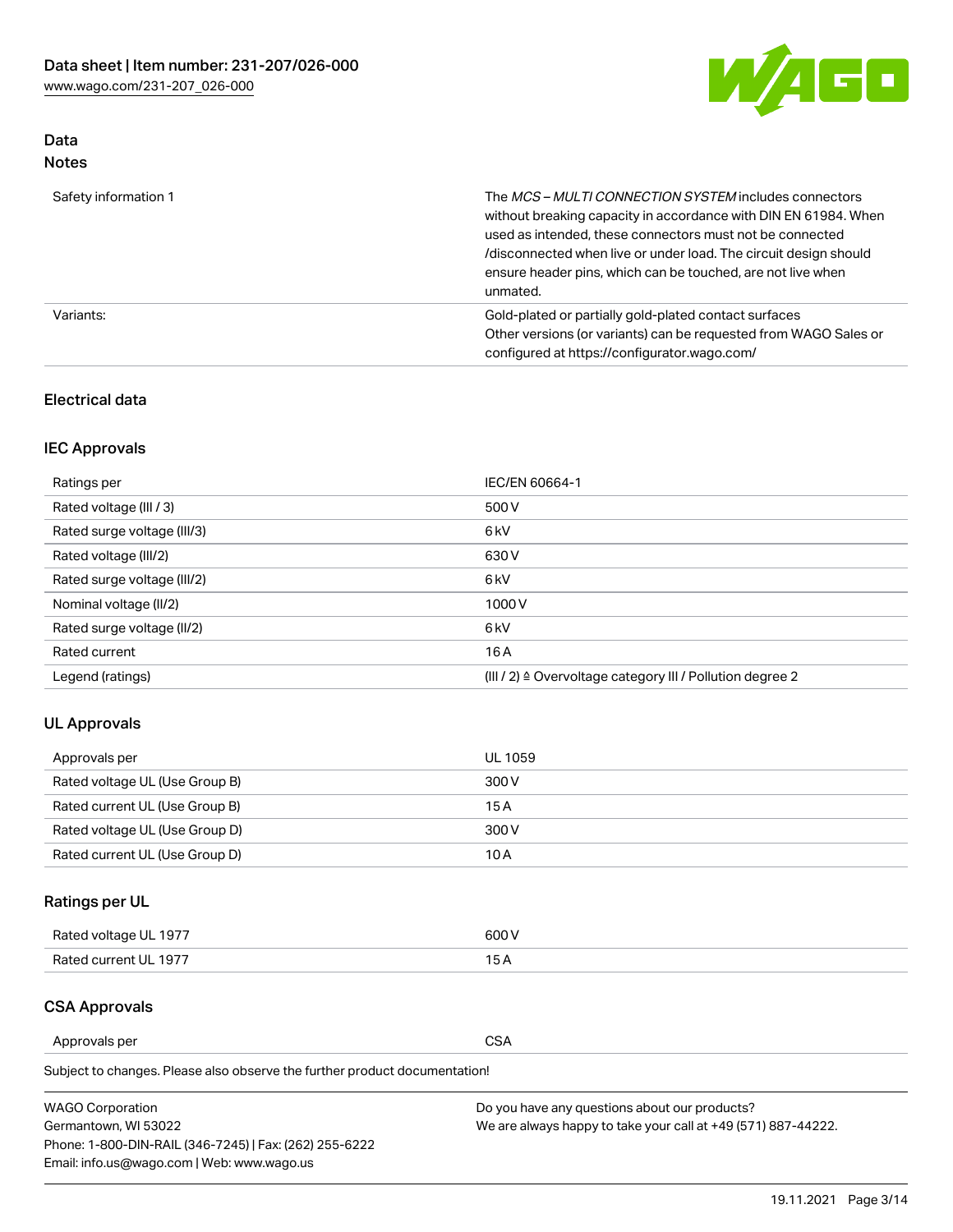[www.wago.com/231-207\\_026-000](http://www.wago.com/231-207_026-000)



| Rated voltage CSA (Use Group B) | 300 V |
|---------------------------------|-------|
| Rated current CSA (Use Group B) | 15 A  |
| Rated voltage CSA (Use Group D) | 300 V |
| Rated current CSA (Use Group D) | 10 A  |

### Connection data

| Total number of connection points |  |
|-----------------------------------|--|
| Total number of potentials        |  |
| Number of connection types        |  |
| Number of levels                  |  |

### Connection 1

| Connection technology                             | CAGE CLAMP <sup>®</sup>                 |
|---------------------------------------------------|-----------------------------------------|
| Actuation type                                    | Operating tool                          |
| Solid conductor                                   | $0.082.5$ mm <sup>2</sup> / 28  12 AWG  |
| Fine-stranded conductor                           | $0.08$ 2.5 mm <sup>2</sup> / 28  12 AWG |
| Fine-stranded conductor; with insulated ferrule   | $0.251.5$ mm <sup>2</sup>               |
| Fine-stranded conductor; with uninsulated ferrule | $0.252.5$ mm <sup>2</sup>               |
| Strip length                                      | 89 mm / 0.31  0.35 inch                 |
| Number of poles                                   |                                         |
| Conductor entry direction to mating direction     | 0°                                      |

# Physical data

| Pin spacing | 7.5 mm / 0.295 inch   |
|-------------|-----------------------|
| Width       | 51.5 mm / 2.028 inch  |
| Height      | 14.3 mm / 0.563 inch  |
| Depth       | 26.45 mm / 1.041 inch |

### Plug-in connection

| Contact type (pluggable connector) | Female connector/socket |
|------------------------------------|-------------------------|
| Connector (connection type)        | for conductor           |
| Mismating protection               | No                      |
| Locking of plug-in connection      | Without                 |

### Material data

Color and the color of the color of the color of the color of the color of the color of the color of the color

Subject to changes. Please also observe the further product documentation! Material group I

| <b>WAGO Corporation</b>                                | Do you have any questions about our products?                 |
|--------------------------------------------------------|---------------------------------------------------------------|
| Germantown, WI 53022                                   | We are always happy to take your call at +49 (571) 887-44222. |
| Phone: 1-800-DIN-RAIL (346-7245)   Fax: (262) 255-6222 |                                                               |
| Email: info.us@wago.com   Web: www.wago.us             |                                                               |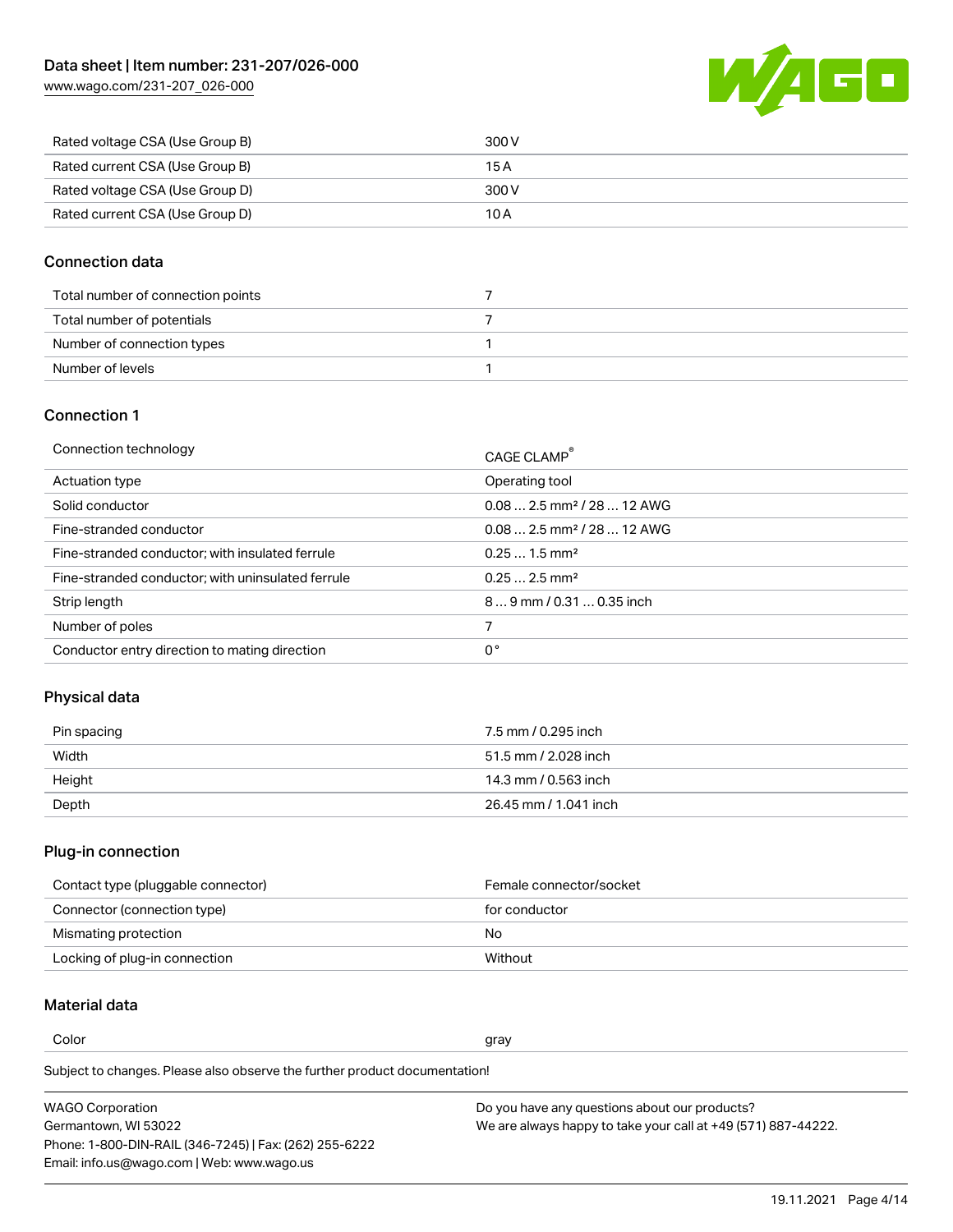[www.wago.com/231-207\\_026-000](http://www.wago.com/231-207_026-000)



| Material group              |                                   |
|-----------------------------|-----------------------------------|
| Insulation material         | Polyamide (PA66)                  |
| Flammability class per UL94 | V <sub>0</sub>                    |
| Clamping spring material    | Chrome nickel spring steel (CrNi) |
| Contact material            | Copper alloy                      |
| Contact plating             | tin-plated                        |
| Fire load                   | 0.239 MJ                          |
| Weight                      | 14.7 $g$                          |
|                             |                                   |

# Environmental requirements

| Limit temperature range<br>. | . +85 °Ր<br>co<br>-ou |  |
|------------------------------|-----------------------|--|
|------------------------------|-----------------------|--|

### Commercial data

| Product Group         | 3 (Multi Conn. System) |
|-----------------------|------------------------|
| PU (SPU)              | 50 Stück               |
| Packaging type        | box                    |
| Country of origin     | <b>DE</b>              |
| <b>GTIN</b>           | 4044918344302          |
| Customs tariff number | 8536694040             |

# Approvals / Certificates

#### Country specific Approvals

| Logo                  | Approval                                                                   | <b>Additional Approval Text</b> | Certificate<br>name |
|-----------------------|----------------------------------------------------------------------------|---------------------------------|---------------------|
|                       | CВ<br>DEKRA Certification B.V.                                             | IEC 61984                       | NL-39756            |
|                       | <b>CSA</b><br>DEKRA Certification B.V.                                     | C22.2                           | 1466354             |
| EMA<br>EUR            | <b>KEMA/KEUR</b><br>DEKRA Certification B.V.                               | EN 61984                        | 2190761.01          |
| <b>Ship Approvals</b> |                                                                            |                                 |                     |
| Logo                  | Approval                                                                   | <b>Additional Approval Text</b> | Certificate<br>name |
|                       | <b>ABS</b>                                                                 | $\overline{\phantom{a}}$        | $19 -$              |
|                       | Subject to changes. Please also observe the further product documentation! |                                 |                     |

| <b>WAGO Corporation</b>                                | Do you have any questions about our products?                 |
|--------------------------------------------------------|---------------------------------------------------------------|
| Germantown, WI 53022                                   | We are always happy to take your call at +49 (571) 887-44222. |
| Phone: 1-800-DIN-RAIL (346-7245)   Fax: (262) 255-6222 |                                                               |
| Email: info.us@wago.com   Web: www.wago.us             |                                                               |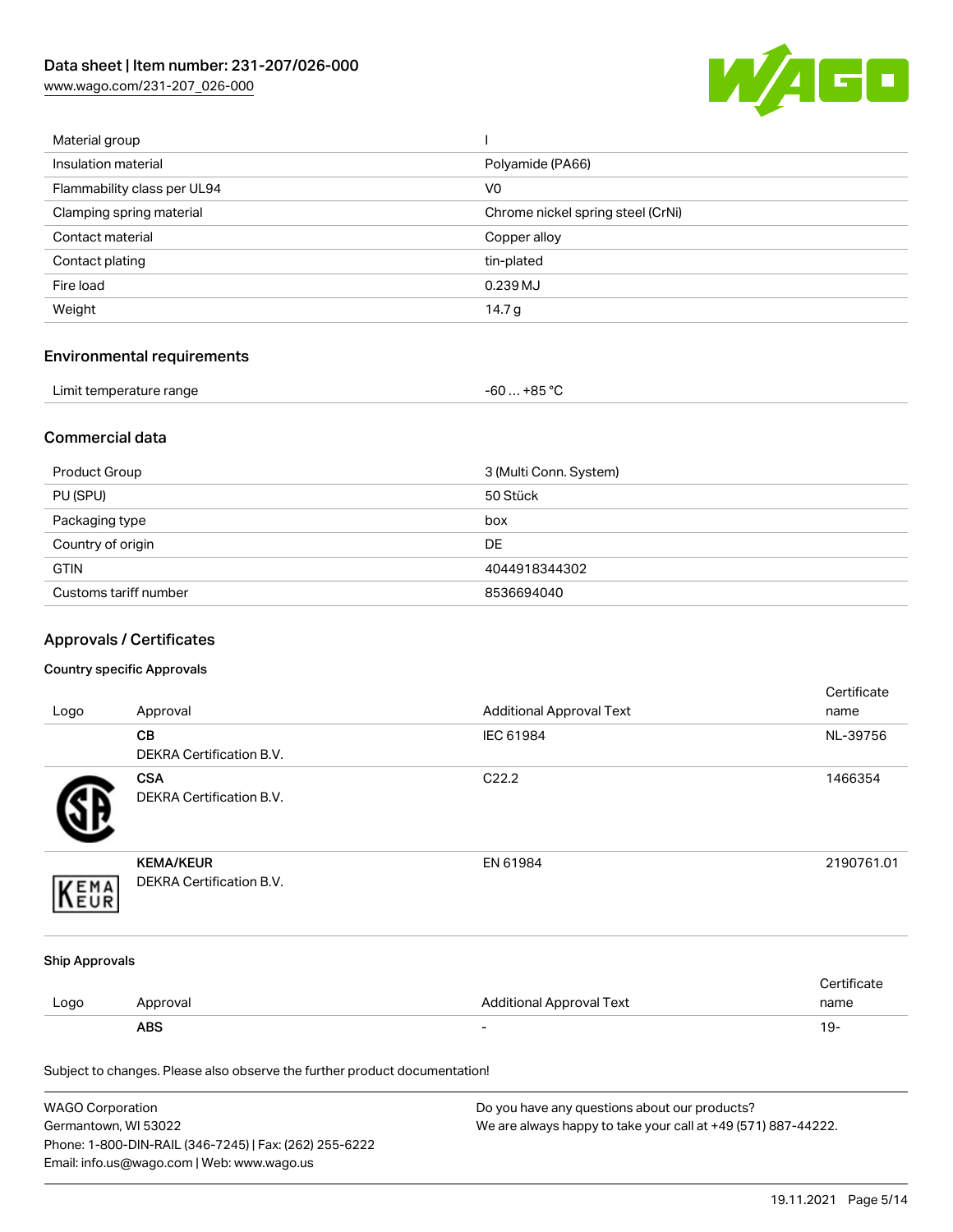Underwriters Laboratories Inc.



| <b>ABS</b>          | American Bureau of Shipping                             |                                 | HG1869876-<br><b>PDA</b> |
|---------------------|---------------------------------------------------------|---------------------------------|--------------------------|
| VERITAS             | BV<br>Bureau Veritas S.A.                               | <b>IEC 60998</b>                | 11915/D0<br>BV           |
|                     | <b>DNV GL</b><br>Det Norske Veritas, Germanischer Lloyd | -                               | TAE000016Z               |
| <b>UL-Approvals</b> |                                                         |                                 |                          |
|                     |                                                         |                                 | Certificate              |
| Logo                | Approval                                                | <b>Additional Approval Text</b> | name                     |
|                     | <b>UR</b>                                               | <b>UL 1059</b>                  | E45172                   |
|                     | Underwriters Laboratories Inc.                          |                                 |                          |
|                     | <b>UR</b>                                               | <b>UL 1977</b>                  | E45171                   |

### Counterpart

| Item no.231-237/001-000<br>Male header; 7-pole; THT; 1.0 x 1.0 mm solder pin; straight; pin spacing 7.5 mm; gray                                                  | www.wago.com/231-237/001-000                     |
|-------------------------------------------------------------------------------------------------------------------------------------------------------------------|--------------------------------------------------|
| Item no.231-237/001-000/105-604<br>Male header; 7-pole; THR; 1.0 x 1.0 mm solder pin; straight; pin spacing 7.5 mm; black                                         | www.wago.com/231-237/001-000/105-<br>604         |
| Item no.231-267/001-000<br>Male header; 7-pole; THT; 1.2 x 1.2 mm solder pin; straight; pin spacing 7.5 mm; gray                                                  | www.wago.com/231-267/001-000                     |
| Item no.231-237/001-000/105-604/997-409<br>Male header; 7-pole; THR; 1.0 x 1.0 mm solder pin; straight; pin spacing 7.5 mm; in tape-and-<br>reel packaging; black | www.wago.com/231-237/001-000/105-<br>604/997-409 |
| Item no.231-267/001-000/105-604/997-409<br>Male header; 7-pole; THR; 1.2 x 1.2 mm solder pin; straight; pin spacing 7.5 mm; in tape-and-<br>reel packaging; black | www.wago.com/231-267/001-000/105-<br>604/997-409 |
|                                                                                                                                                                   |                                                  |

Subject to changes. Please also observe the further product documentation!

WAGO Corporation Germantown, WI 53022 Phone: 1-800-DIN-RAIL (346-7245) | Fax: (262) 255-6222 Email: info.us@wago.com | Web: www.wago.us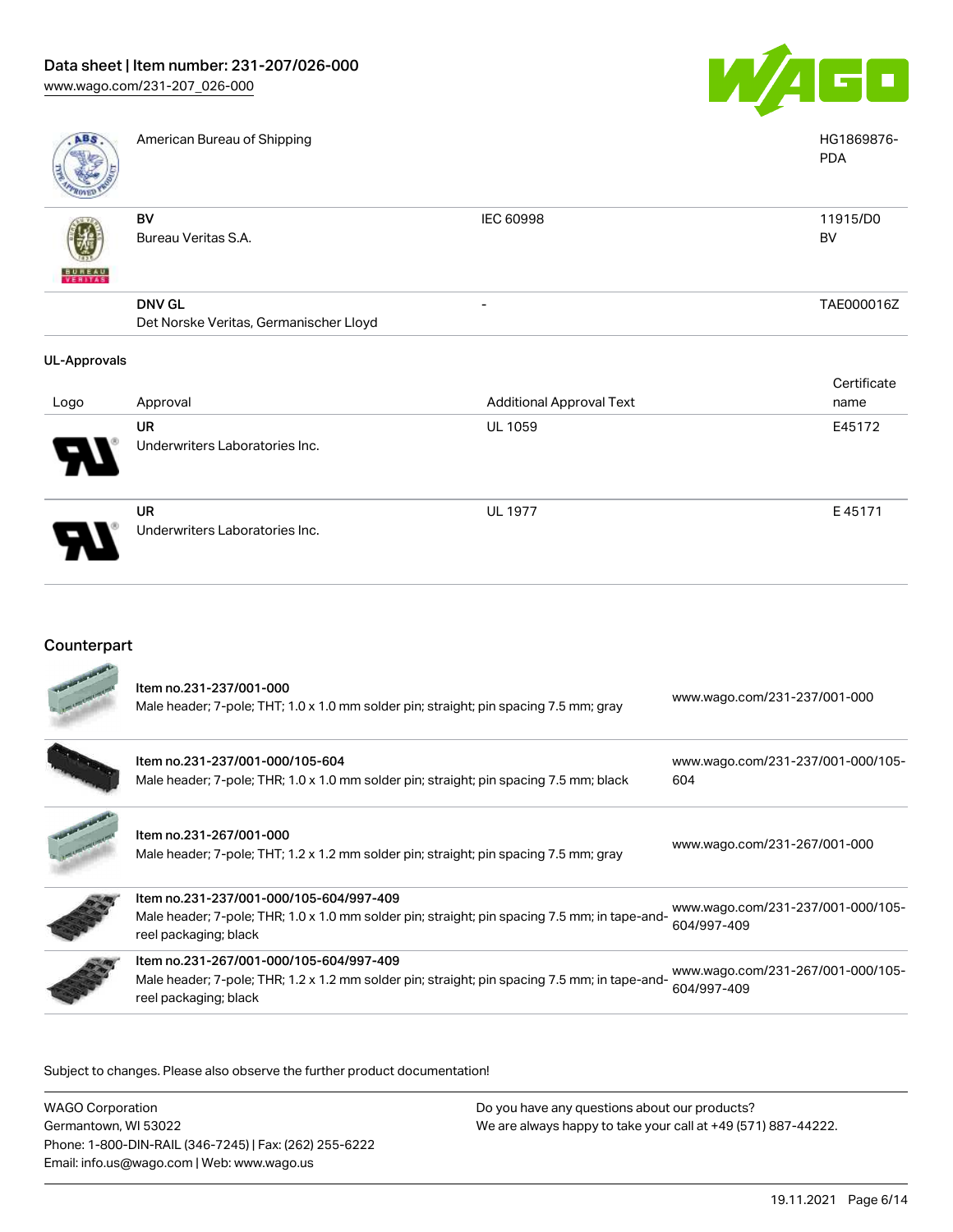[www.wago.com/231-207\\_026-000](http://www.wago.com/231-207_026-000)



| Item no.231-267/001-000/105-604<br>Male header; 7-pole; THR; 1.2 x 1.2 mm solder pin; straight; pin spacing 7.5 mm; black                                                                                | www.wago.com/231-267/001-000/105-<br>604         |
|----------------------------------------------------------------------------------------------------------------------------------------------------------------------------------------------------------|--------------------------------------------------|
| Item no.231-837/001-000<br>THT male header; 1.0 x 1.0 mm solder pin; angled; Pin spacing 7.5 mm; 7-pole; gray                                                                                            | www.wago.com/231-837/001-000                     |
| Item no.231-837/001-000/105-604<br>THR male header; 1.0 x 1.0 mm solder pin; angled; Pin spacing 7.5 mm; 7-pole; black                                                                                   | www.wago.com/231-837/001-000/105-<br>604         |
| Item no.231-837/001-000/105-604/997-409<br>THR male header; 1.0 x 1.0 mm solder pin; angled; in tape-and-reel packaging; Pin spacing<br>7.5 mm; 7-pole; black                                            | www.wago.com/231-837/001-000/105-<br>604/997-409 |
| Item no.231-867/001-000/105-604<br>THR male header; 1.2 x 1.2 mm solder pin; angled; Pin spacing 7.5 mm; 7-pole; black                                                                                   | www.wago.com/231-867/001-000/105-<br>604         |
| Item no.231-867/001-000<br>THT male header; 1.2 x 1.2 mm solder pin; angled; Pin spacing 7.5 mm; 7-pole; gray                                                                                            | www.wago.com/231-867/001-000                     |
| Item no.731-607<br>1-conductor male connector; CAGE CLAMP®; 2.5 mm <sup>2</sup> ; Pin spacing 7.5 mm; 7-pole; 2,50<br>$mm2$ ; gray                                                                       | www.wago.com/731-607                             |
| Item no.232-567/007-000<br>Double pin header; DIN-35 rail mounting; 7-pole; Pin spacing 7.5 mm; gray                                                                                                     | www.wago.com/232-567/007-000                     |
| Item no.231-867/001-000/105-604/997-409<br>THR male header; 1.2 x 1.2 mm solder pin; angled; in tape-and-reel packaging; Pin spacing<br>7.5 mm; 7-pole; black                                            | www.wago.com/231-867/001-000/105-<br>604/997-409 |
| Item no.731-607/018-000<br>1-conductor male connector; CAGE CLAMP®; 2.5 mm <sup>2</sup> ; Pin spacing 7.5 mm; 7-pole; Snap-in www.wago.com/731-607/018-000<br>mounting feet; 2,50 mm <sup>2</sup> ; gray |                                                  |
| Item no.731-607/019-000<br>1-conductor male connector; CAGE CLAMP®; 2.5 mm <sup>2</sup> ; Pin spacing 7.5 mm; 7-pole;<br>clamping collar; 2,50 mm <sup>2</sup> ; gray                                    | www.wago.com/731-607/019-000                     |
| Item no.731-607/114-000<br>1-conductor male connector; CAGE CLAMP®; 2.5 mm <sup>2</sup> ; Pin spacing 7.5 mm; 7-pole; Snap-in www.wago.com/731-607/114-000<br>flange; 2,50 mm <sup>2</sup> ; gray        |                                                  |
|                                                                                                                                                                                                          |                                                  |

### Optional accessories

Ferrules **Ferrule**  $\frac{1}{2}$ 

Subject to changes. Please also observe the further product documentation!

WAGO Corporation Germantown, WI 53022 Phone: 1-800-DIN-RAIL (346-7245) | Fax: (262) 255-6222 Email: info.us@wago.com | Web: www.wago.us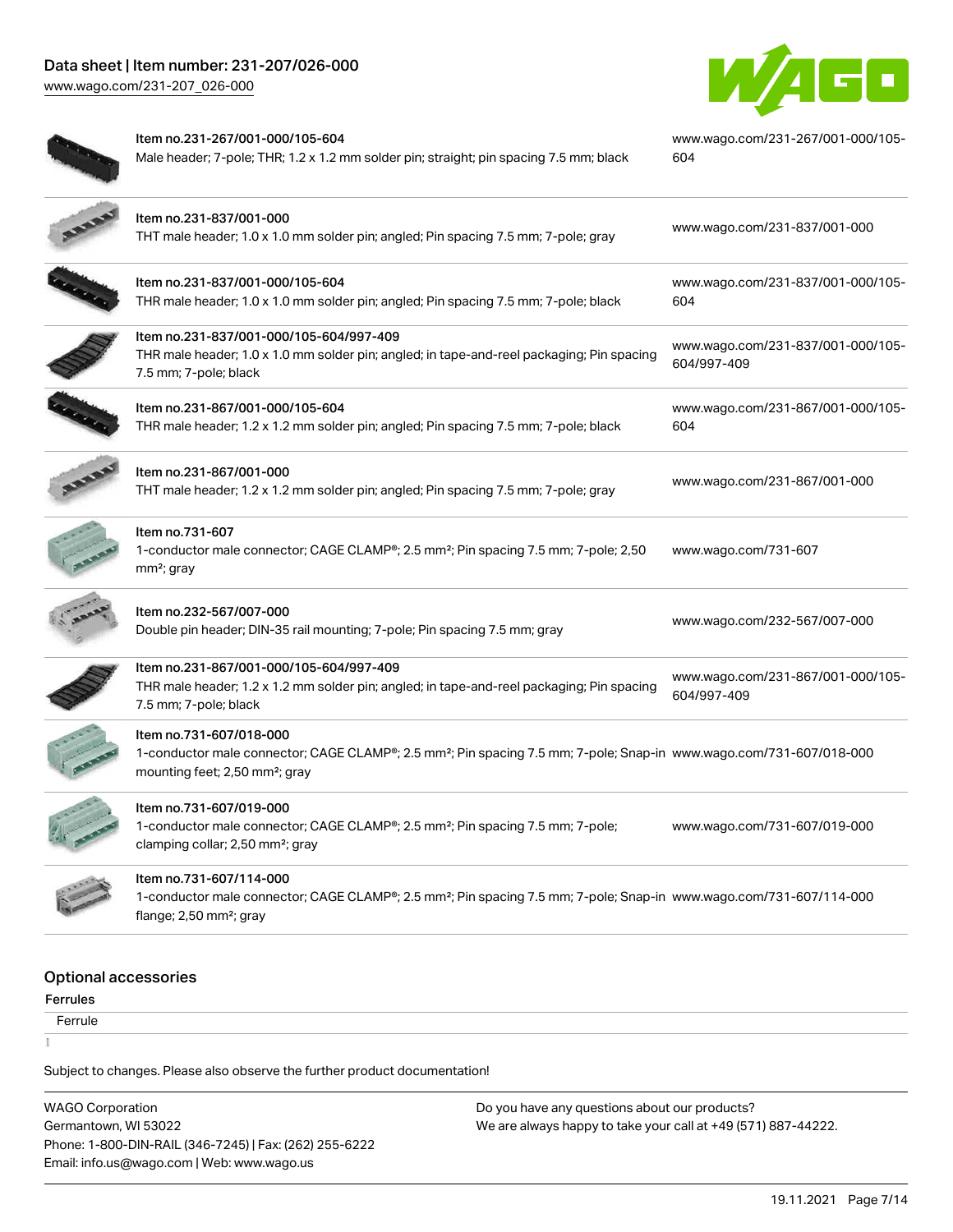[www.wago.com/231-207\\_026-000](http://www.wago.com/231-207_026-000)



| Item no.: 216-101<br>Ferrule; Sleeve for 0.5 mm <sup>2</sup> / AWG 22; uninsulated; electro-tin plated; silver-colored                                                             | www.wago.com/216-101 |
|------------------------------------------------------------------------------------------------------------------------------------------------------------------------------------|----------------------|
| Item no.: 216-104<br>Ferrule; Sleeve for 1.5 mm <sup>2</sup> / AWG 16; uninsulated; electro-tin plated; silver-colored                                                             | www.wago.com/216-104 |
| Item no.: 216-106<br>Ferrule; Sleeve for 2.5 mm <sup>2</sup> / AWG 14; uninsulated; electro-tin plated; silver-colored                                                             | www.wago.com/216-106 |
| Item no.: 216-102<br>Ferrule; Sleeve for 0.75 mm <sup>2</sup> / AWG 20; uninsulated; electro-tin plated; silver-colored                                                            | www.wago.com/216-102 |
| Item no.: 216-103<br>Ferrule; Sleeve for 1 mm <sup>2</sup> / AWG 18; uninsulated; electro-tin plated                                                                               | www.wago.com/216-103 |
| Item no.: 216-123<br>Ferrule; Sleeve for 1 mm <sup>2</sup> / AWG 18; uninsulated; electro-tin plated; silver-colored                                                               | www.wago.com/216-123 |
| Item no.: 216-122<br>Ferrule; Sleeve for 0.75 mm <sup>2</sup> / AWG 20; uninsulated; electro-tin plated; silver-colored                                                            | www.wago.com/216-122 |
| Item no.: 216-124<br>Ferrule; Sleeve for 1.5 mm <sup>2</sup> / AWG 16; uninsulated; electro-tin plated                                                                             | www.wago.com/216-124 |
| Item no.: 216-142<br>Ferrule; Sleeve for 0.75 mm <sup>2</sup> / 18 AWG; uninsulated; electro-tin plated; electrolytic copper; gastight<br>crimped; acc. to DIN 46228, Part 1/08.92 | www.wago.com/216-142 |
| Item no.: 216-132<br>Ferrule; Sleeve for 0.34 mm <sup>2</sup> / AWG 24; uninsulated; electro-tin plated                                                                            | www.wago.com/216-132 |
| Item no.: 216-121<br>Ferrule; Sleeve for 0.5 mm <sup>2</sup> / AWG 22; uninsulated; electro-tin plated; silver-colored                                                             | www.wago.com/216-121 |
| Item no.: 216-143<br>Ferrule; Sleeve for 1 mm <sup>2</sup> / AWG 18; uninsulated; electro-tin plated; electrolytic copper; gastight<br>crimped; acc. to DIN 46228, Part 1/08.92    | www.wago.com/216-143 |
| Item no.: 216-131<br>Ferrule; Sleeve for 0.25 mm <sup>2</sup> / AWG 24; uninsulated; electro-tin plated; silver-colored                                                            | www.wago.com/216-131 |
| Item no.: 216-141<br>Ferrule; Sleeve for 0.5 mm <sup>2</sup> / 20 AWG; uninsulated; electro-tin plated; electrolytic copper; gastight<br>crimped; acc. to DIN 46228, Part 1/08.92  | www.wago.com/216-141 |
| Item no.: 216-152<br>Ferrule; Sleeve for 0.34 mm <sup>2</sup> / AWG 24; uninsulated; electro-tin plated                                                                            | www.wago.com/216-152 |
| Item no.: 216-203<br>Ferrule; Sleeve for 1 mm <sup>2</sup> / AWG 18; insulated; electro-tin plated; red                                                                            | www.wago.com/216-203 |
| Item no.: 216-202<br>Ferrule; Sleeve for 0.75 mm <sup>2</sup> / 18 AWG; insulated; electro-tin plated; gray                                                                        | www.wago.com/216-202 |
| Item no.: 216-151<br>Ferrule; Sleeve for 0.25 mm <sup>2</sup> / AWG 24; uninsulated; electro-tin plated                                                                            | www.wago.com/216-151 |

WAGO Corporation Germantown, WI 53022 Phone: 1-800-DIN-RAIL (346-7245) | Fax: (262) 255-6222 Email: info.us@wago.com | Web: www.wago.us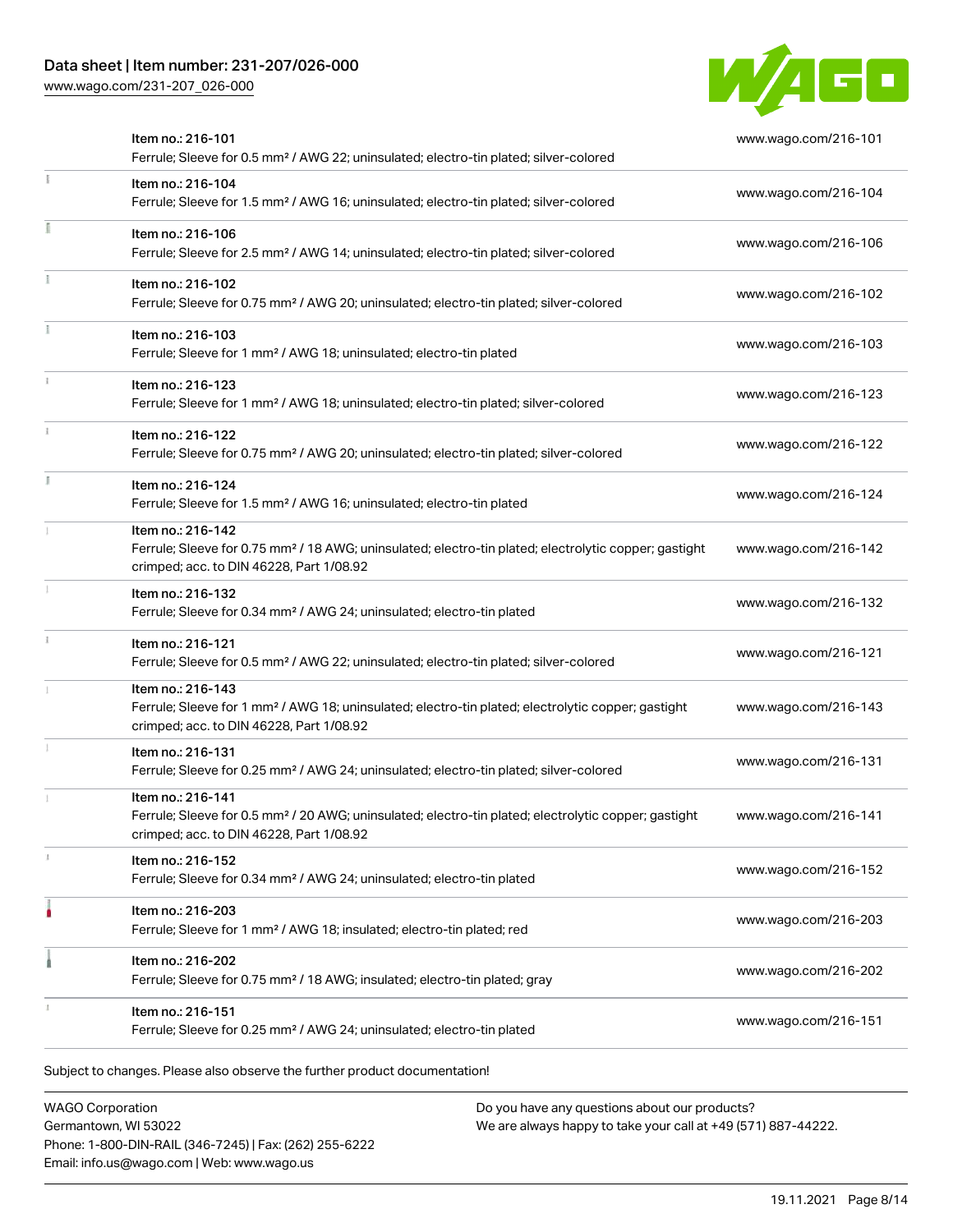[www.wago.com/231-207\\_026-000](http://www.wago.com/231-207_026-000)



| Item no.: 216-204<br>Ferrule; Sleeve for 1.5 mm <sup>2</sup> / AWG 16; insulated; electro-tin plated; black                                                                                             | www.wago.com/216-204 |
|---------------------------------------------------------------------------------------------------------------------------------------------------------------------------------------------------------|----------------------|
| Item no.: 216-144<br>Ferrule; Sleeve for 1.5 mm <sup>2</sup> / AWG 16; uninsulated; electro-tin plated; electrolytic copper; gastight<br>crimped; acc. to DIN 46228, Part 1/08.92; silver-colored       | www.wago.com/216-144 |
| Item no.: 216-201<br>Ferrule; Sleeve for 0.5 mm <sup>2</sup> / 20 AWG; insulated; electro-tin plated; white                                                                                             | www.wago.com/216-201 |
| Item no.: 216-223<br>Ferrule; Sleeve for 1 mm <sup>2</sup> / AWG 18; insulated; electro-tin plated; red                                                                                                 | www.wago.com/216-223 |
| Item no.: 216-241<br>Ferrule; Sleeve for 0.5 mm <sup>2</sup> / 20 AWG; insulated; electro-tin plated; electrolytic copper; gastight<br>crimped; acc. to DIN 46228, Part 4/09.90; white                  | www.wago.com/216-241 |
| Item no.: 216-242<br>Ferrule; Sleeve for 0.75 mm <sup>2</sup> / 18 AWG; insulated; electro-tin plated; electrolytic copper; gastight<br>crimped; acc. to DIN 46228, Part 4/09.90; gray                  | www.wago.com/216-242 |
| Item no.: 216-222<br>Ferrule; Sleeve for 0.75 mm <sup>2</sup> / 18 AWG; insulated; electro-tin plated; gray                                                                                             | www.wago.com/216-222 |
| Item no.: 216-221<br>Ferrule; Sleeve for 0.5 mm <sup>2</sup> / 20 AWG; insulated; electro-tin plated; white                                                                                             | www.wago.com/216-221 |
| Item no.: 216-224<br>Ferrule; Sleeve for 1.5 mm <sup>2</sup> / AWG 16; insulated; electro-tin plated; black                                                                                             | www.wago.com/216-224 |
| Item no.: 216-243<br>Ferrule; Sleeve for 1 mm <sup>2</sup> / AWG 18; insulated; electro-tin plated; electrolytic copper; gastight crimped; www.wago.com/216-243<br>acc. to DIN 46228, Part 4/09.90; red |                      |
| Item no.: 216-244<br>Ferrule; Sleeve for 1.5 mm <sup>2</sup> / AWG 16; insulated; electro-tin plated; electrolytic copper; gastight<br>crimped; acc. to DIN 46228, Part 4/09.90; black                  | www.wago.com/216-244 |
| Item no.: 216-263<br>Ferrule; Sleeve for 1 mm <sup>2</sup> / AWG 18; insulated; electro-tin plated; electrolytic copper; gastight crimped; www.wago.com/216-263<br>acc. to DIN 46228, Part 4/09.90; red |                      |
| Item no.: 216-264<br>Ferrule; Sleeve for 1.5 mm <sup>2</sup> / AWG 16; insulated; electro-tin plated; electrolytic copper; gastight<br>crimped; acc. to DIN 46228, Part 4/09.90; black                  | www.wago.com/216-264 |
| Item no.: 216-284<br>Ferrule; Sleeve for 1.5 mm <sup>2</sup> / AWG 16; insulated; electro-tin plated; electrolytic copper; gastight<br>crimped; acc. to DIN 46228, Part 4/09.90; black                  | www.wago.com/216-284 |
| Item no.: 216-262<br>Ferrule; Sleeve for 0.75 mm <sup>2</sup> / 18 AWG; insulated; electro-tin plated; electrolytic copper; gastight<br>crimped; acc. to DIN 46228, Part 4/09.90; gray                  | www.wago.com/216-262 |
| Item no.: 216-301<br>Ferrule; Sleeve for 0.25 mm <sup>2</sup> / AWG 24; insulated; electro-tin plated; yellow                                                                                           | www.wago.com/216-301 |
| Item no.: 216-321<br>Ferrule; Sleeve for 0.25 mm <sup>2</sup> / AWG 24; insulated; electro-tin plated; yellow                                                                                           | www.wago.com/216-321 |
|                                                                                                                                                                                                         |                      |

WAGO Corporation Germantown, WI 53022 Phone: 1-800-DIN-RAIL (346-7245) | Fax: (262) 255-6222 Email: info.us@wago.com | Web: www.wago.us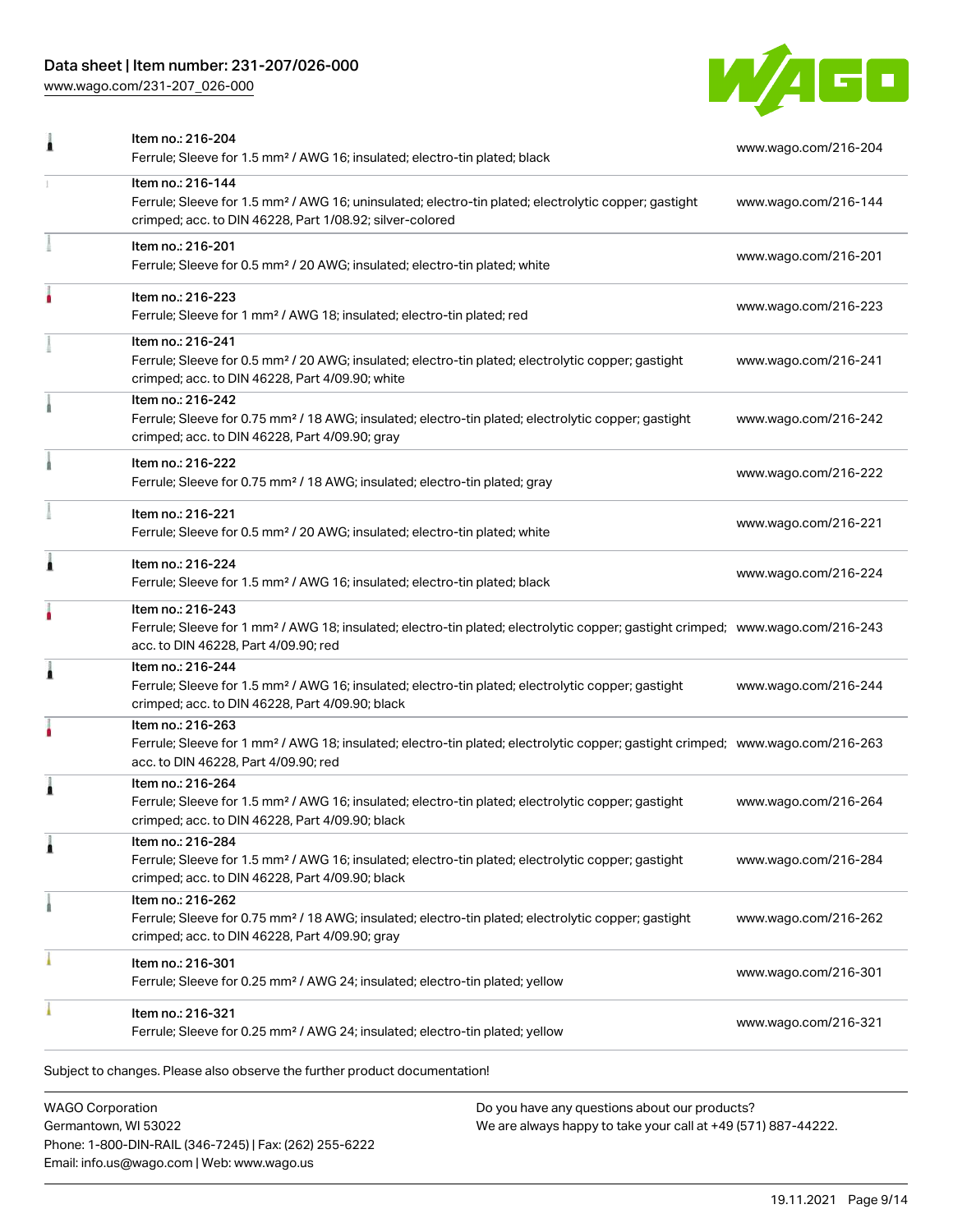Phone: 1-800-DIN-RAIL (346-7245) | Fax: (262) 255-6222

Email: info.us@wago.com | Web: www.wago.us

[www.wago.com/231-207\\_026-000](http://www.wago.com/231-207_026-000)



|                            | Item no.: 216-322<br>Ferrule; Sleeve for 0.34 mm <sup>2</sup> / 22 AWG; insulated; electro-tin plated; green                                                                                   |                                                               | www.wago.com/216-322             |
|----------------------------|------------------------------------------------------------------------------------------------------------------------------------------------------------------------------------------------|---------------------------------------------------------------|----------------------------------|
|                            | Item no.: 216-302<br>Ferrule; Sleeve for 0.34 mm <sup>2</sup> / 22 AWG; insulated; electro-tin plated; green                                                                                   |                                                               | www.wago.com/216-302             |
| Insulations stops          |                                                                                                                                                                                                |                                                               |                                  |
| Insulation stop            |                                                                                                                                                                                                |                                                               |                                  |
|                            |                                                                                                                                                                                                |                                                               |                                  |
| LEEL                       | Item no.: 231-673<br>Insulation stop; 0.08-0.2 mm <sup>2</sup> / 0.2 mm <sup>2</sup> "s"; white                                                                                                |                                                               | www.wago.com/231-673             |
|                            | Item no.: 231-674                                                                                                                                                                              |                                                               |                                  |
| Lecce                      | Insulation stop; 0.25 - 0.5 mm <sup>2</sup> ; light gray                                                                                                                                       |                                                               | www.wago.com/231-674             |
|                            | Item no.: 231-675                                                                                                                                                                              |                                                               | www.wago.com/231-675             |
| LEEL                       | Insulation stop; 0.75 - 1 mm <sup>2</sup> ; dark gray                                                                                                                                          |                                                               |                                  |
| Cover                      |                                                                                                                                                                                                |                                                               |                                  |
| Cover                      |                                                                                                                                                                                                |                                                               |                                  |
|                            | Item no.: 231-668<br>Lockout caps; for covering unused clamping units; gray                                                                                                                    |                                                               | www.wago.com/231-668             |
| Marking accessories        |                                                                                                                                                                                                |                                                               |                                  |
| Marking strip              |                                                                                                                                                                                                |                                                               |                                  |
|                            | Item no.: 210-331/750-202<br>Marking strips; as a DIN A4 sheet; MARKED; 1-16 (100x); Height of marker strip: 2.3 mm/0.091 in; Strip<br>length 182 mm; Horizontal marking; Self-adhesive; white |                                                               | www.wago.com/210-331<br>/750-202 |
|                            | Item no.: 210-332/750-020<br>Marking strips; as a DIN A4 sheet; MARKED; 1-20 (80x); Height of marker strip: 3 mm; Strip length 182<br>mm; Horizontal marking; Self-adhesive; white             |                                                               | www.wago.com/210-332<br>/750-020 |
| <b>Testing accessories</b> |                                                                                                                                                                                                |                                                               |                                  |
| Testing accessories        |                                                                                                                                                                                                |                                                               |                                  |
|                            | Item no.: 210-136<br>Test plug; 2 mm Ø; with 500 mm cable                                                                                                                                      |                                                               | www.wago.com/210-136             |
|                            | Item no.: 231-662<br>Test plugs for female connectors; for 7.5 mm and 7.62 mm pin spacing; 2,50 mm <sup>2</sup> ; light gray                                                                   |                                                               | www.wago.com/231-662             |
| <b>Strain relief</b>       |                                                                                                                                                                                                |                                                               |                                  |
| Strain relief housing      |                                                                                                                                                                                                |                                                               |                                  |
|                            | Item no.: 232-667                                                                                                                                                                              |                                                               | www.wago.com/232-667             |
|                            | Strain relief housing; gray                                                                                                                                                                    |                                                               |                                  |
|                            | Subject to changes. Please also observe the further product documentation!                                                                                                                     |                                                               |                                  |
| <b>WAGO Corporation</b>    |                                                                                                                                                                                                | Do you have any questions about our products?                 |                                  |
| Germantown, WI 53022       |                                                                                                                                                                                                | We are always happy to take your call at +49 (571) 887-44222. |                                  |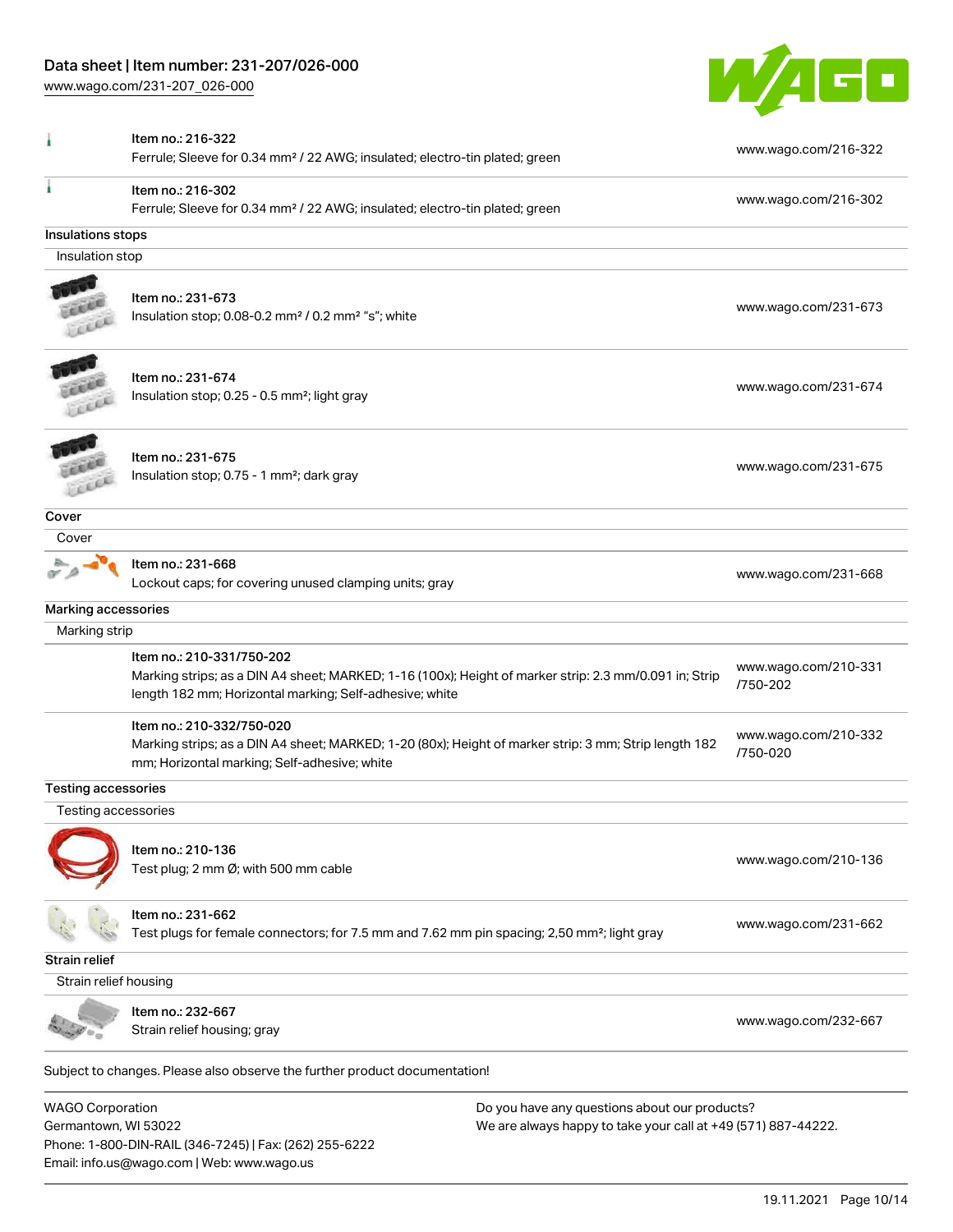[www.wago.com/231-207\\_026-000](http://www.wago.com/231-207_026-000)



| <b>Tools</b>                                                                                                                                                                                       |                                                                                                                  |                      |                      |                      |
|----------------------------------------------------------------------------------------------------------------------------------------------------------------------------------------------------|------------------------------------------------------------------------------------------------------------------|----------------------|----------------------|----------------------|
| Operating tool                                                                                                                                                                                     |                                                                                                                  |                      |                      |                      |
|                                                                                                                                                                                                    | Item no.: 210-657<br>Operating tool; Blade: 3.5 x 0.5 mm; with a partially insulated shaft; short; multicoloured |                      |                      | www.wago.com/210-657 |
| Item no.: 210-720<br>Operating tool; Blade: 3.5 x 0.5 mm; with a partially insulated shaft; multicoloured<br>Item no.: 231-131<br>Operating tool; made of insulating material; 1-way; loose; white |                                                                                                                  |                      | www.wago.com/210-720 |                      |
|                                                                                                                                                                                                    |                                                                                                                  | www.wago.com/231-131 |                      |                      |
|                                                                                                                                                                                                    | Item no.: 231-291<br>Operating tool; made of insulating material; 1-way; loose; red                              |                      | www.wago.com/231-291 |                      |
| <b>Downloads</b><br>Documentation                                                                                                                                                                  |                                                                                                                  |                      |                      |                      |
| <b>Additional Information</b>                                                                                                                                                                      | Technical explanations                                                                                           | 2019 Apr 3           | pdf<br>2.0 MB        | Download             |
| <b>CAD files</b>                                                                                                                                                                                   |                                                                                                                  |                      |                      |                      |
| CAD data                                                                                                                                                                                           |                                                                                                                  |                      |                      |                      |
|                                                                                                                                                                                                    | 2D/3D Models 231-207/026-000                                                                                     |                      | <b>URL</b>           | Download             |
| <b>CAE</b> data                                                                                                                                                                                    |                                                                                                                  |                      |                      |                      |
|                                                                                                                                                                                                    | EPLAN Data Portal 231-207/026-000                                                                                |                      | URL                  | Download             |
|                                                                                                                                                                                                    | ZUKEN Portal 231-207/026-000                                                                                     |                      | <b>URL</b>           | Download             |
|                                                                                                                                                                                                    | EPLAN Data Portal 231-207/026-000                                                                                |                      | <b>URL</b>           | Download             |
|                                                                                                                                                                                                    | <b>Environmental Product Compliance</b>                                                                          |                      |                      |                      |
| <b>Compliance Search</b>                                                                                                                                                                           |                                                                                                                  |                      |                      |                      |
|                                                                                                                                                                                                    | Environmental Product Compliance 231-207/026-000                                                                 |                      | <b>URL</b>           | Download             |
| $2,50$ mm <sup>2</sup> ; gray                                                                                                                                                                      | 1-conductor female connector; CAGE CLAMP <sup>®</sup> ; 2.5 mm <sup>2</sup> ; Pin spacing 7.5 mm; 7-pole;        |                      |                      |                      |

WAGO Corporation Germantown, WI 53022 Phone: 1-800-DIN-RAIL (346-7245) | Fax: (262) 255-6222 Email: info.us@wago.com | Web: www.wago.us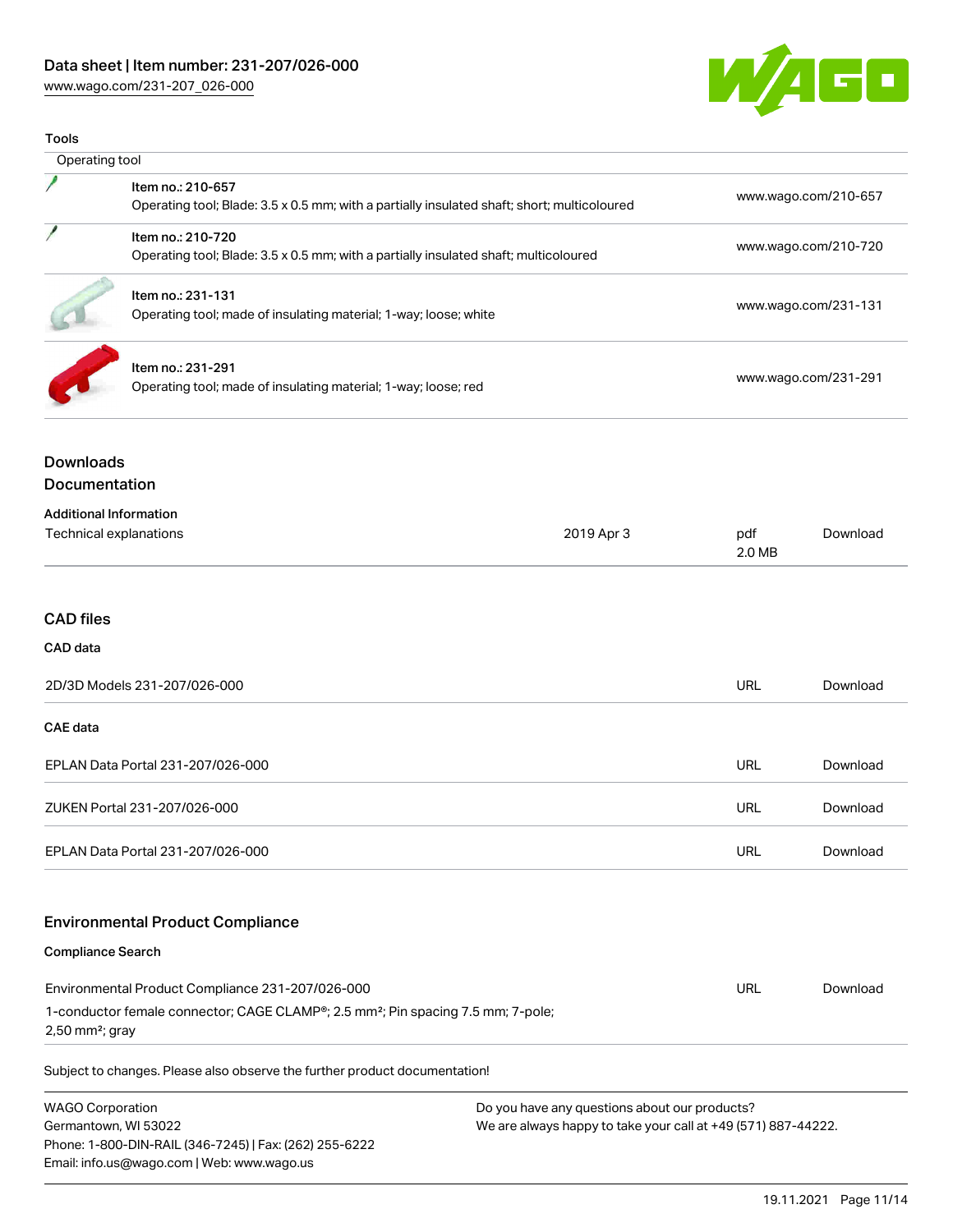

#### Installation Notes



Inserting a conductor via 3.5 mm screwdriver – CAGE CLAMP® actuation parallel to conductor entry.



Inserting a conductor via 3.5 mm screwdriver – CAGE CLAMP® actuation perpendicular to conductor entry.



Inserting a conductor into CAGE CLAMP® unit via operating lever (231-291).



Inserting a conductor via operating tool.



Coding a female connector by removing coding finger(s).

Subject to changes. Please also observe the further product documentation!

WAGO Corporation Germantown, WI 53022 Phone: 1-800-DIN-RAIL (346-7245) | Fax: (262) 255-6222 Email: info.us@wago.com | Web: www.wago.us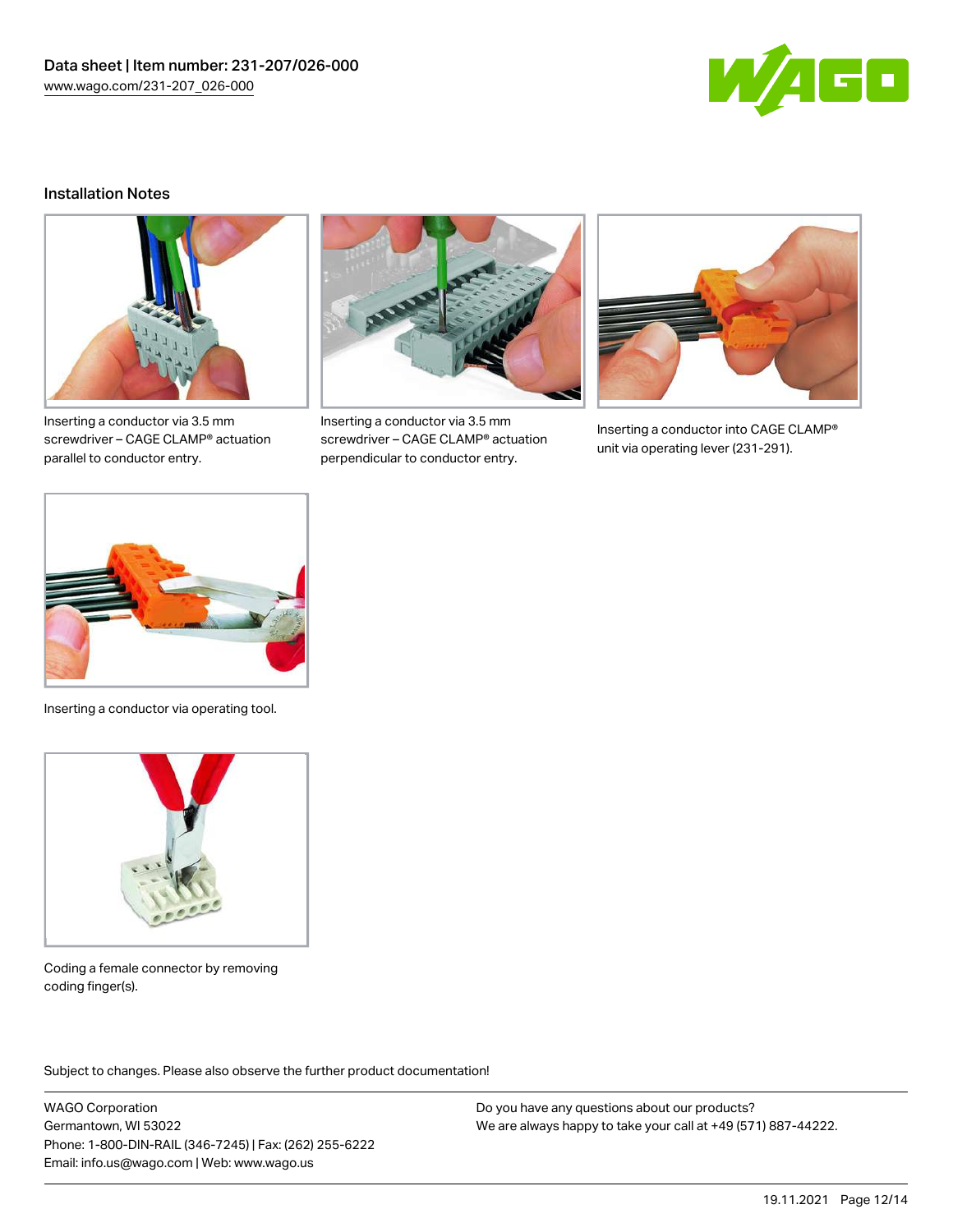



Testing – female connector with CAGE CLAMP®

Integrated test ports for testing perpendicular to conductor entry via 2 or 2.3 mm Ø test plug

Installation



Male connector with strain relief plate



Strain relief housing shown with a male connector equipped with CAGE CLAMP®



Labeling via direct marking or self-adhesive strips.

Subject to changes. Please also observe the further product documentation! Product family

WAGO Corporation Germantown, WI 53022 Phone: 1-800-DIN-RAIL (346-7245) | Fax: (262) 255-6222 Email: info.us@wago.com | Web: www.wago.us